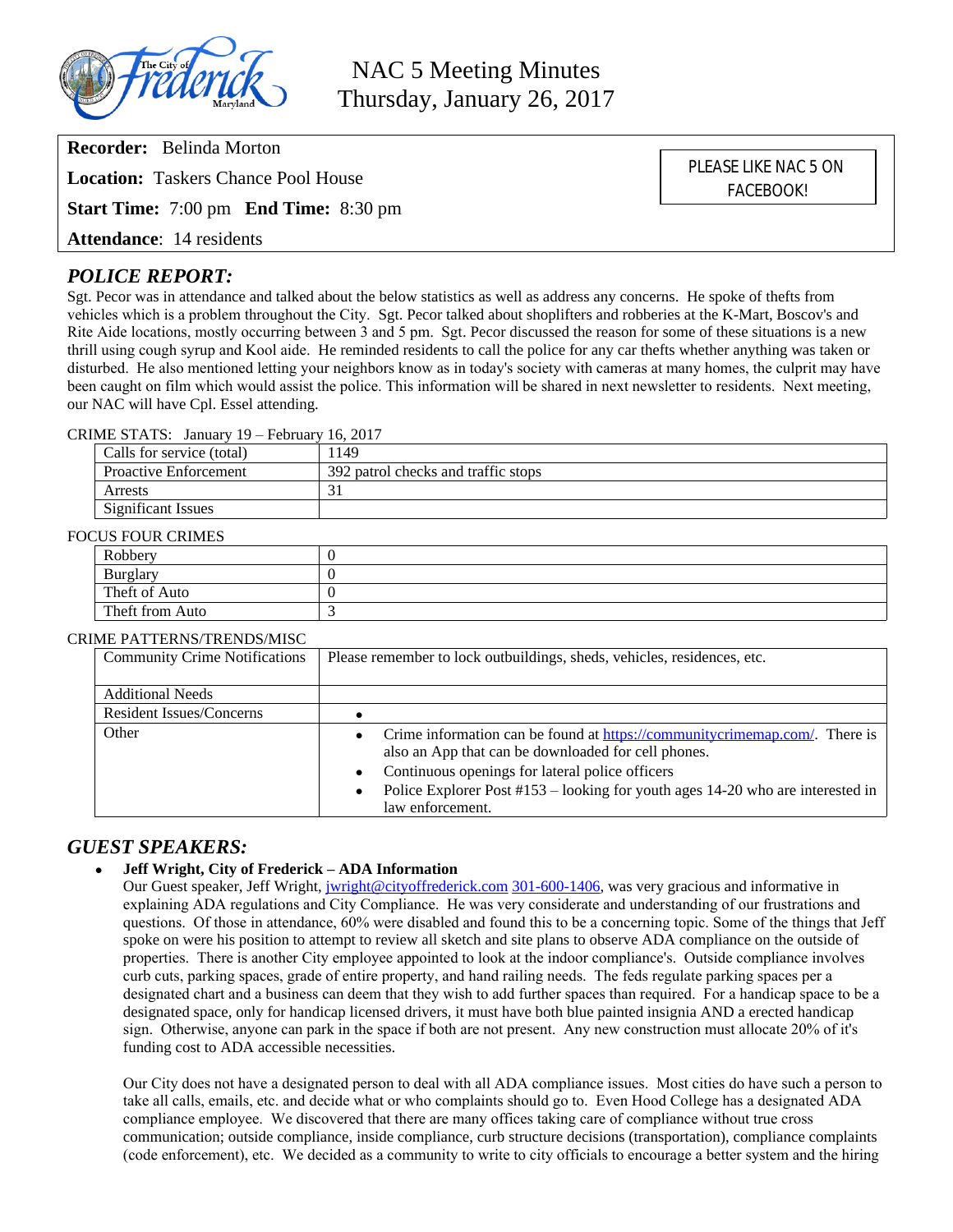of one individual to coordinate all issues. Jeff is supposed to email us information which we will share with residents through the newsletter.

We did discuss various particular locations and concerns. We discussed the lack of compassion and understanding by those in the decision making process that seem to only look at those in wheelchairs rather than the whole picture of those that can't 'walk' any distance. One example was the new revamping of the Senior Center on Tawney Ave that put all the handicap parking on the far end of the building as far from the front door as possible and the door has no electronic opening system. We were told that this is a County property even though it is located within the City. We discussed the new Wal-Mart which could have put in over 1200 parking spaces but chose to only add 777 spaces because to have the greater amount would have incurred them needing to ramp up to more handicap spaces per the feds chart. There are 24 spaces, although only 19 spaces located at the front doors. YET, he feds required 77 bike parking spaces! Residents were not happy with this information. We were encouraged to write to the federal officials, state officials and city officials over our displeasure's in these regulations. Jeff said he would email contacts for us to email and call. Many other properties were discussed as well.

A resident spoke on the poor condition of handicap parking spaces in some City locations. Jeff suggested that we take those concerns to the businesses involved. For instance, the handicap spaces at Giant Eagle on Rt. 40 are in disrepair, we should report to the store as they would be the person sued if a fall were to happen due to the disrepair.

Jeff did share two websites for everyone to look through: [DHCD.MARYLAND.GOV](http://DHCD.MARYLAND.GOV) and [ADA.GOV](http://ADA.GOV)

## *OLD BUSINESS:*

• Please "LIKE" City of Frederick NAC 5 on Facebook

# *NEW BUSINESS:*

#### *SUGGESTIONS/COMMENTS/UPDATES:*

- Resident asked where we were in attempting to get street lights along Shookstown Road between Baughman and Montevue. She brought up all the drug activity going on in the townhouse development in that area and that she and her neighbors look out when they hear gunshots or a raucous but are unable to help the police because there is little to no light to see license plates. This is a high crime area and lights are needed.
- Resident requested that we invite to a NAC meeting, Paul Hartman, of The Freedom Center who is a Disability Advocate that could explain to residents what he can offer in services to help disabled individuals in their own homes.
- I shared with residents what Goodwill has to offer disabled people but they do not advertise. They keep all medical needs supplies that are donated in the back room. If you are in need and tell them so, they will take you back to the supplies so that you can obtain whatever you need from wheelchairs, walkers, canes, potty chairs, shower chairs, etc. You can obtain whatever you need free of charge.
- We spoke of the need for residents to attend NAC meetings to stay informed of everything going on in their community. We discussed that site plans must come through the NAC before Planning can approve and that ADA issues would be one particular item that residents could review and make suggestions to send on to the City.
- Residents seemed rather pumped at tonight's meeting and willing to do whatever necessary to attempt to become involved.
- Catherine announced that the Mall has been sold to two doctors that are brothers in Frederick, Dr. Mohammed M. Mohiuddin and Dr Sabihi Mohiuddin, no one knows what their plans are for the property.

### *UPCOMING EVENTS:*

| $\bullet$ | March $11th$                     | $8 \text{ am} - \text{noon}$ | 2 <sup>nd</sup> Annual FPD Crime Summit        |
|-----------|----------------------------------|------------------------------|------------------------------------------------|
| $\bullet$ | April $26th$                     | $6-8$ pm                     | COF Open House -                               |
|           | • April $3^{\text{rd}}$          | 7 pm                         | Public Hearing for FY 18 Budget – location tbd |
|           | $\bullet$ April 11 <sup>th</sup> | 7 pm                         | Public Hearing for FY 18 Budget – location tbd |
|           | $\bullet$ April 18 <sup>th</sup> | 7 pm                         | Public Hearing for FY 18 Budget – location tbd |
|           | • April $25th$                   | 7 pm                         | Public Hearing for FY 18 Budget – location tbd |
|           | $\bullet$ May 2 <sup>nd</sup>    | 7 pm                         | Public Hearing for FY 18 Budget – location tbd |
|           |                                  |                              |                                                |